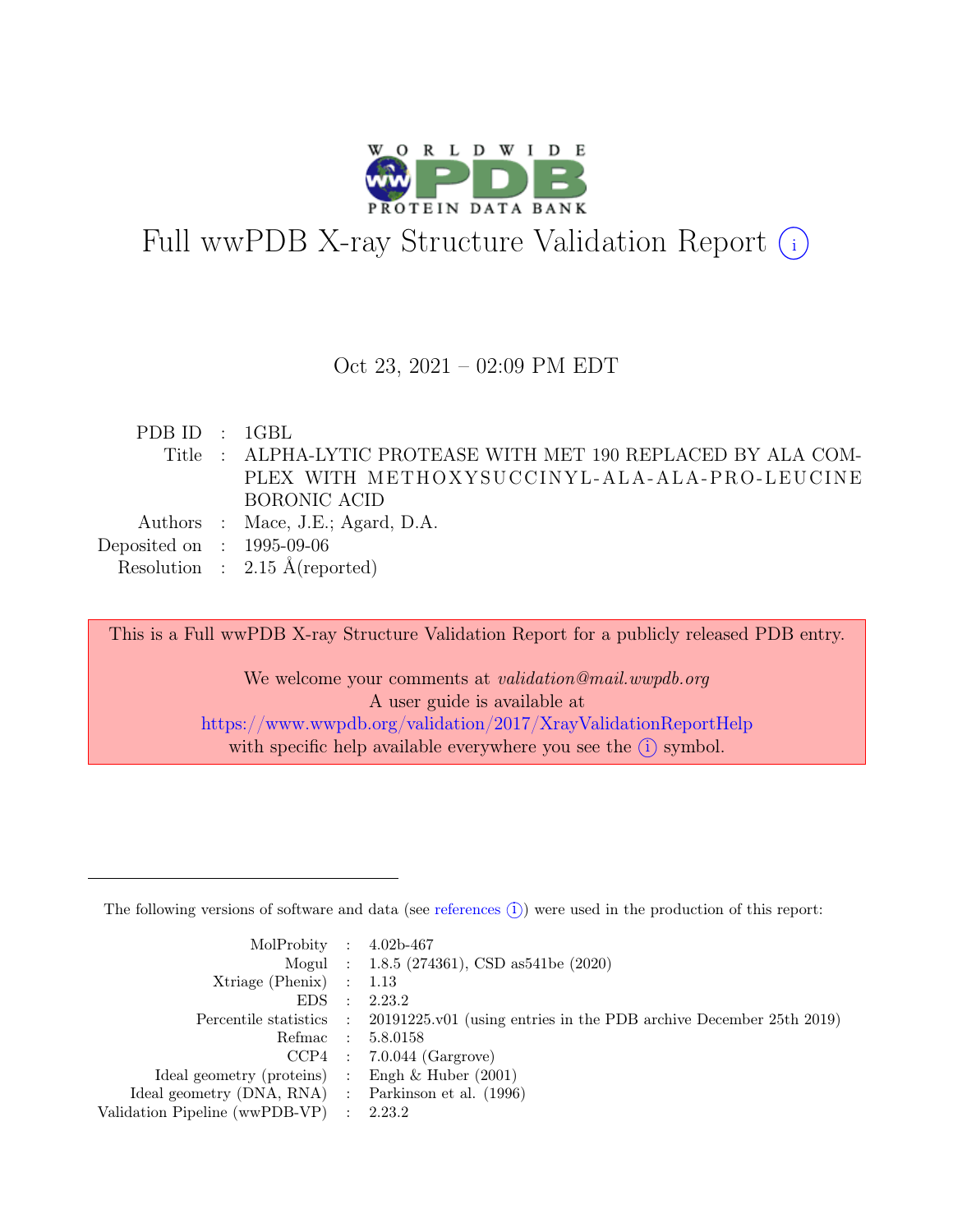# 1 Overall quality at a glance  $(i)$

The following experimental techniques were used to determine the structure: X-RAY DIFFRACTION

The reported resolution of this entry is 2.15 Å.

Percentile scores (ranging between 0-100) for global validation metrics of the entry are shown in the following graphic. The table shows the number of entries on which the scores are based.



| Metric                | Whole archive | Similar resolution                 |
|-----------------------|---------------|------------------------------------|
|                       | $(\#Entries)$ | $(\#Entries, resolution range(A))$ |
| Clashscore            | 141614        | $1585(2.16-2.16)$                  |
| Ramachandran outliers | 138981        | $1560(2.16-2.16)$                  |
| Sidechain outliers    | 138945        | $1559(2.16-2.16)$                  |
| RSRZ outliers         | 127900        | $1456(2.16-2.16)$                  |

The table below summarises the geometric issues observed across the polymeric chains and their fit to the electron density. The red, orange, yellow and green segments of the lower bar indicate the fraction of residues that contain outliers for  $>=$  3, 2, 1 and 0 types of geometric quality criteria respectively. A grey segment represents the fraction of residues that are not modelled. The numeric value for each fraction is indicated below the corresponding segment, with a dot representing fractions <=5% The upper red bar (where present) indicates the fraction of residues that have poor fit to the electron density. The numeric value is given above the bar.

| Mol | $\mid$ Chain $\mid$ Length | Quality of chain |     |     |  |  |  |
|-----|----------------------------|------------------|-----|-----|--|--|--|
|     | 198                        | 89%              |     | 9%  |  |  |  |
|     |                            | 60%              | 20% | 20% |  |  |  |

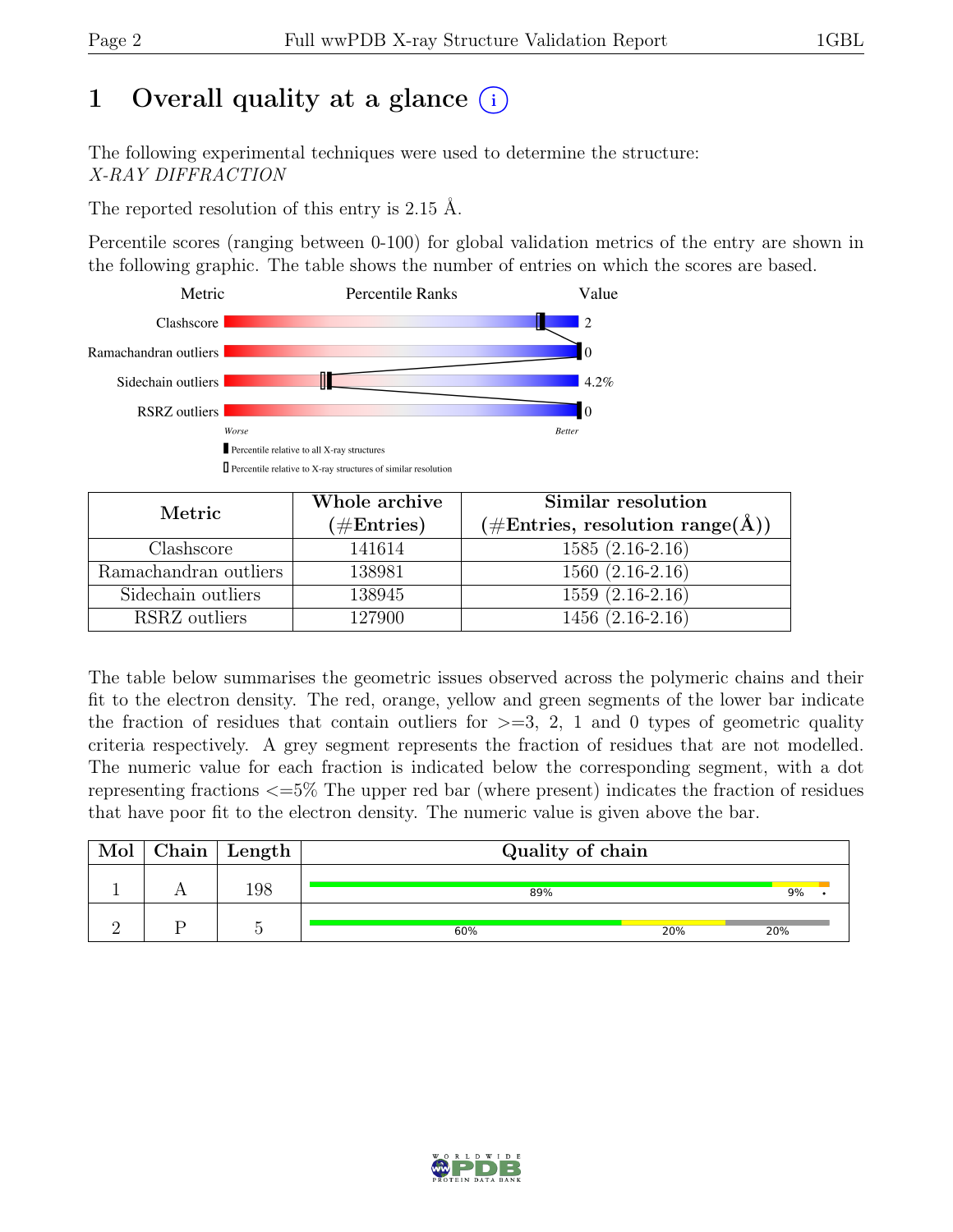# 2 Entry composition  $(i)$

There are 4 unique types of molecules in this entry. The entry contains 1561 atoms, of which 0 are hydrogens and 0 are deuteriums.

In the tables below, the ZeroOcc column contains the number of atoms modelled with zero occupancy, the AltConf column contains the number of residues with at least one atom in alternate conformation and the Trace column contains the number of residues modelled with at most 2 atoms.

• Molecule 1 is a protein called ALPHA-LYTIC PROTEASE.

| Mol | ${\bf Chain}^+$ | $\perp$ Residues | $\rm{Atoms}$  |     |     | $ZeroOcc \mid AltConf \mid Trace$ |  |  |  |
|-----|-----------------|------------------|---------------|-----|-----|-----------------------------------|--|--|--|
|     |                 | 198              | 'otal<br>1388 | 844 | 262 | -275                              |  |  |  |

There is a discrepancy between the modelled and reference sequences:

|     | Chain   Residue   Modelled   Actual |     | Comment                                    | Reference |
|-----|-------------------------------------|-----|--------------------------------------------|-----------|
| 190 |                                     | MET | $\pm$ engineered mutation $\pm$ UNP P00778 |           |

• Molecule 2 is a protein called METHOXYSUCCINYL -ALA -ALA -PRO -LEUCINE BORONIC ACID INHIBITOR.

| Mol | Chain   Residues | Atoms |  |    | $\text{ZeroOcc} \mid \text{AltConf} \mid \text{Trace}$ |  |  |  |
|-----|------------------|-------|--|----|--------------------------------------------------------|--|--|--|
|     |                  | Total |  | 16 |                                                        |  |  |  |

• Molecule 3 is SULFATE ION (three-letter code: SO4) (formula:  $O_4S$ ).



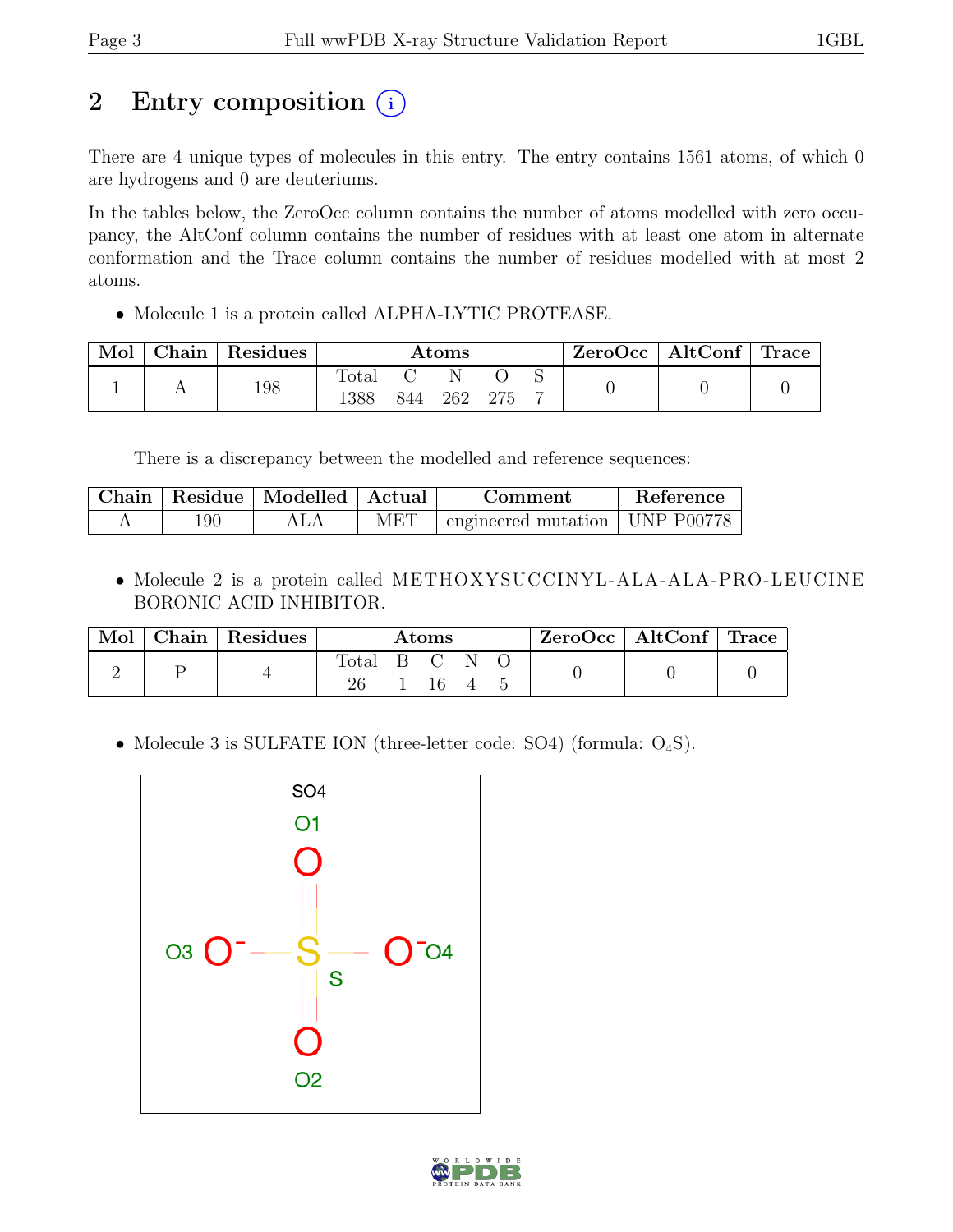|  | $\text{Mol}$   Chain   Residues | <b>Atoms</b> |  |  | $ZeroOcc \   \$ AltConf |
|--|---------------------------------|--------------|--|--|-------------------------|
|  |                                 | fotal        |  |  |                         |

 $\bullet\,$  Molecule 4 is water.

|  | Mol   Chain   Residues | Atoms               | $ZeroOcc \   \$ AltConf |
|--|------------------------|---------------------|-------------------------|
|  | 139                    | Total<br>139<br>139 |                         |
|  |                        | Total O             |                         |

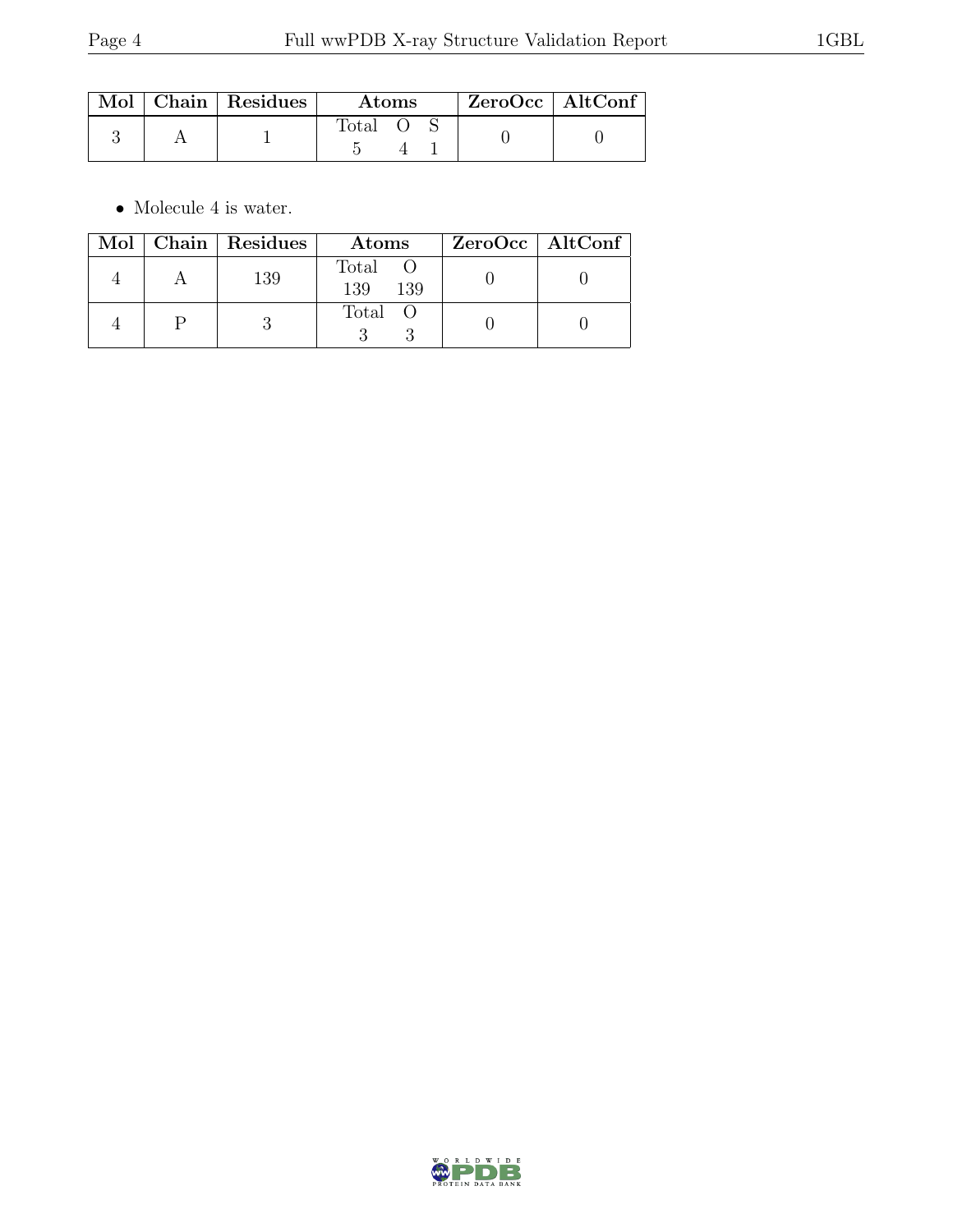MSU<br><mark>44</mark><br>L1

# 3 Residue-property plots (i)

These plots are drawn for all protein, RNA, DNA and oligosaccharide chains in the entry. The first graphic for a chain summarises the proportions of the various outlier classes displayed in the second graphic. The second graphic shows the sequence view annotated by issues in geometry and electron density. Residues are color-coded according to the number of geometric quality criteria for which they contain at least one outlier:  $green = 0$ , yellow  $= 1$ , orange  $= 2$  and red  $= 3$  or more. A red dot above a residue indicates a poor fit to the electron density (RSRZ > 2). Stretches of 2 or more consecutive residues without any outlier are shown as a green connector. Residues present in the sample, but not in the model, are shown in grey.

• Molecule 1: ALPHA-LYTIC PROTEASE



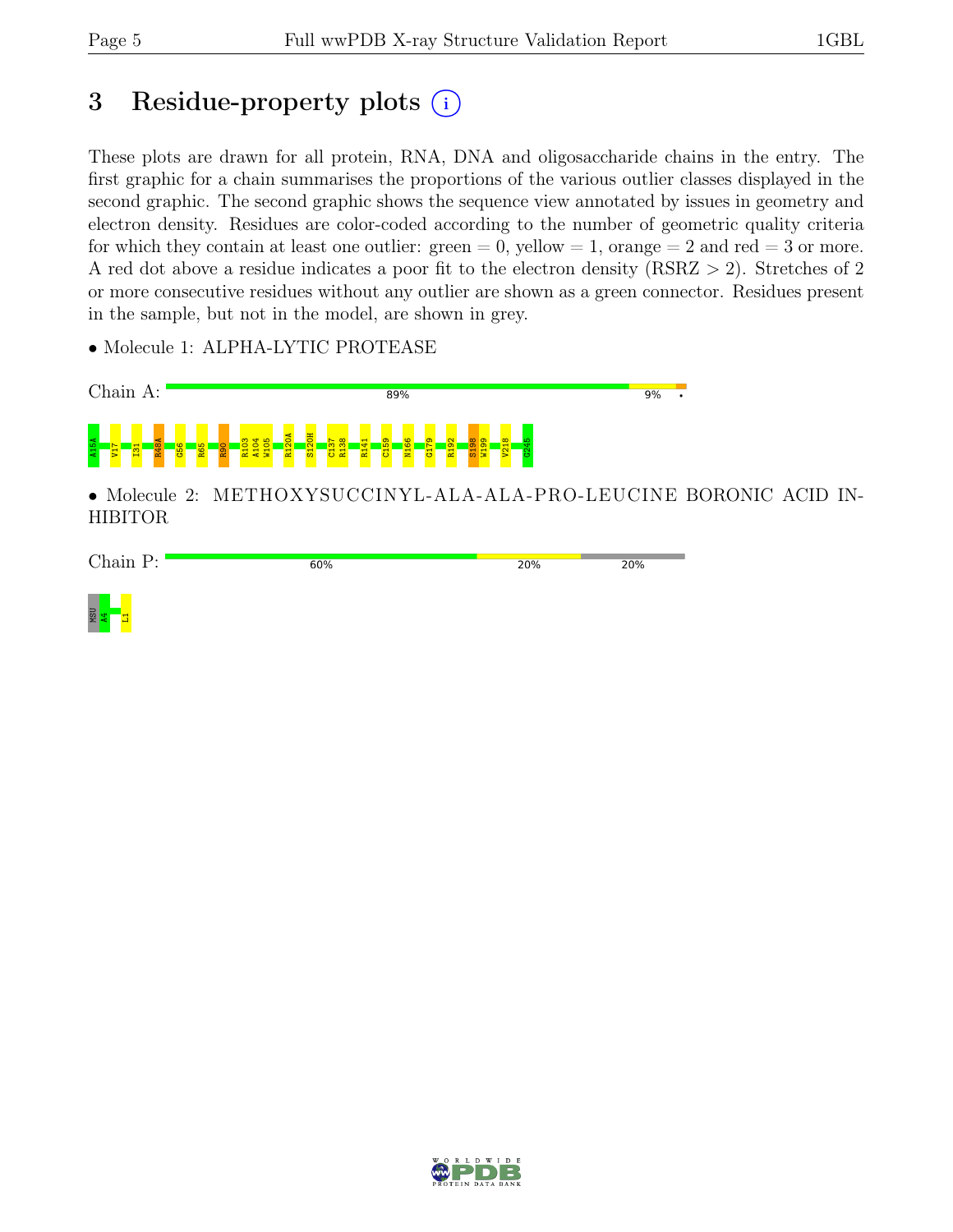# 4 Data and refinement statistics  $(i)$

| Property                                                             | Value                                            | <b>Source</b> |
|----------------------------------------------------------------------|--------------------------------------------------|---------------|
| Space group                                                          | P 32 2 1                                         | Depositor     |
| Cell constants                                                       | 66.18Å<br>$66.18\text{\AA}$<br>80.27Å            |               |
| a, b, c, $\alpha$ , $\beta$ , $\gamma$                               | $90.00^\circ$<br>$90.00^\circ$<br>$120.00^\circ$ | Depositor     |
| Resolution $(A)$                                                     | 17.50<br>2.15<br>$\frac{1}{2}$                   | Depositor     |
|                                                                      | 9.97<br>2.17                                     | <b>EDS</b>    |
| % Data completeness                                                  | (Not available) $(17.50-2.15)$                   | Depositor     |
| (in resolution range)                                                | 98.4 (9.97-2.17)                                 | <b>EDS</b>    |
| $R_{merge}$                                                          | (Not available)                                  | Depositor     |
| $\mathrm{R}_{sym}$                                                   | (Not available)                                  | Depositor     |
| $\sqrt{I/\sigma}(I) > 1$                                             | $5.01$ (at $2.17\text{\AA}$ )                    | Xtriage       |
| Refinement program                                                   | X-PLOR 3.1                                       | Depositor     |
|                                                                      | (Not available)<br>0.144<br>$\ddot{\phantom{a}}$ | Depositor     |
| $R, R_{free}$                                                        | 0.148<br>(Not available)<br>$\ddot{\phantom{a}}$ | DCC           |
| $R_{free}$ test set                                                  | No test flags present.                           | wwPDB-VP      |
| Wilson B-factor $(A^2)$                                              | 14.7                                             | Xtriage       |
| Anisotropy                                                           | 0.108                                            | Xtriage       |
| Bulk solvent $k_{sol}(e/\mathring{A}^3)$ , $B_{sol}(\mathring{A}^2)$ | 0.32, 88.0                                       | <b>EDS</b>    |
| $\overline{\text{L-test}}$ for twinning <sup>2</sup>                 | $< L >$ = 0.47, $< L2 >$ = 0.30                  | Xtriage       |
| Estimated twinning fraction                                          | $0.057$ for $-h,-k,l$                            | Xtriage       |
| $F_o, F_c$ correlation                                               | 0.95                                             | <b>EDS</b>    |
| Total number of atoms                                                | 1561                                             | wwPDB-VP      |
| Average B, all atoms $(A^2)$                                         | 11.0                                             | wwPDB-VP      |

Xtriage's analysis on translational NCS is as follows: The largest off-origin peak in the Patterson function is 8.10% of the height of the origin peak. No significant pseudotranslation is detected.

<sup>&</sup>lt;sup>2</sup>Theoretical values of  $\langle |L| \rangle$ ,  $\langle L^2 \rangle$  for acentric reflections are 0.5, 0.333 respectively for untwinned datasets, and 0.375, 0.2 for perfectly twinned datasets.



<span id="page-5-1"></span><span id="page-5-0"></span><sup>1</sup> Intensities estimated from amplitudes.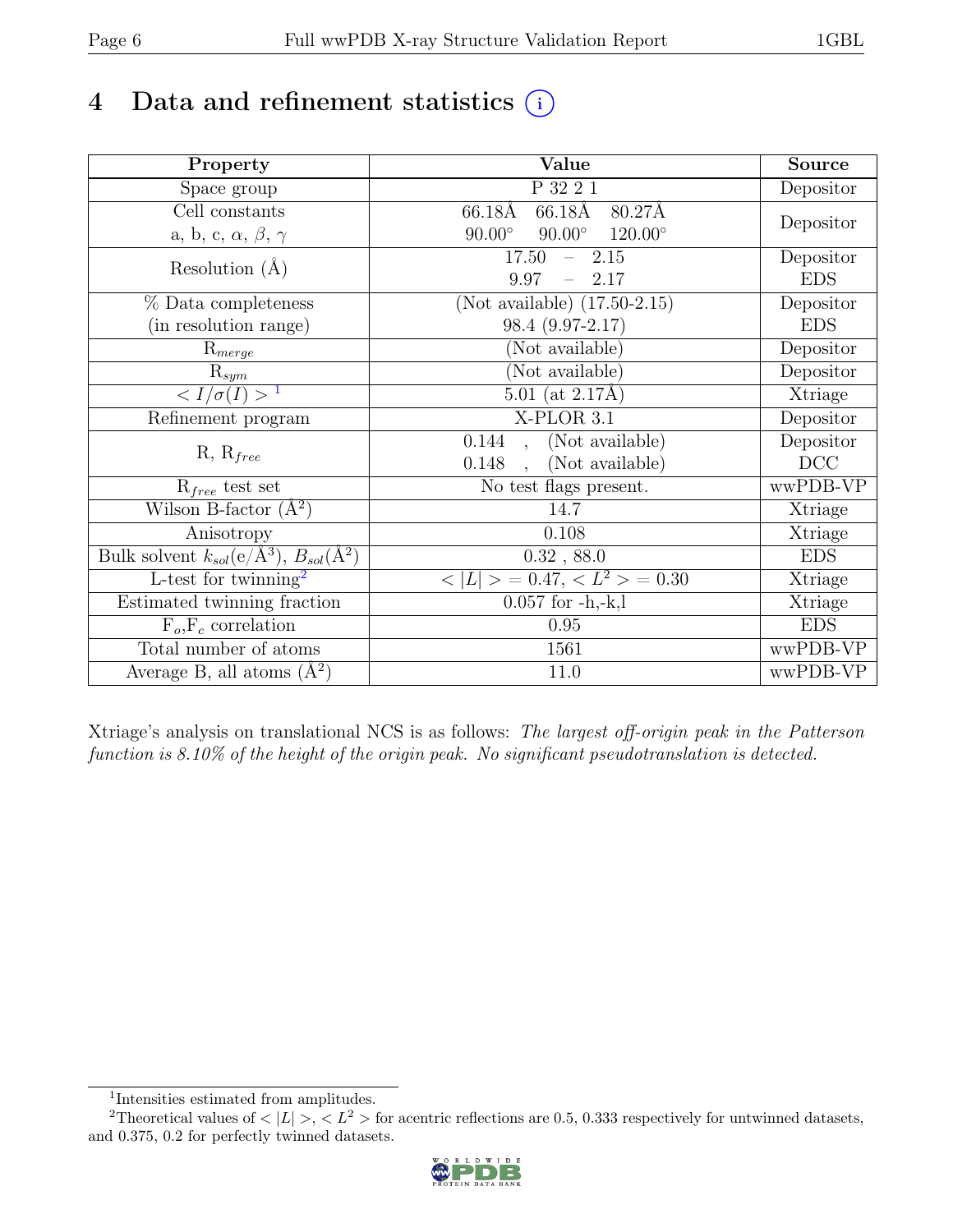# 5 Model quality  $(i)$

## 5.1 Standard geometry  $(i)$

Bond lengths and bond angles in the following residue types are not validated in this section: SO4, BLE

The Z score for a bond length (or angle) is the number of standard deviations the observed value is removed from the expected value. A bond length (or angle) with  $|Z| > 5$  is considered an outlier worth inspection. RMSZ is the root-mean-square of all Z scores of the bond lengths (or angles).

| Mol | Chain |      | Bond lengths | Bond angles |                     |  |
|-----|-------|------|--------------|-------------|---------------------|--|
|     |       | RMSZ | # $ Z  > 5$  | RMSZ        | $\# Z  > 5$         |  |
|     |       | 0.74 | 0/1406       | 1.40        | $13/1906$ $(0.7\%)$ |  |
| 9   |       | 0.57 | 0/17         | 1.49        | 0/23                |  |
| All | All   | 0.74 | 0/1423       | 1.40        | $13/1929$ $(0.7\%)$ |  |

There are no bond length outliers.

| Mol | Chain | Res    | <b>Type</b> | Atoms                 | Z       | Observed $(°)$ | $Ideal(^o)$ |
|-----|-------|--------|-------------|-----------------------|---------|----------------|-------------|
|     | A     | 48(A)  | $\rm{ARG}$  | NE-CZ-NH <sub>2</sub> | $-9.40$ | 115.60         | 120.30      |
| 1   | A     | 199    | TRP         | $CD1-CG-CD2$          | 8.30    | 112.94         | 106.30      |
|     | А     | 105    | <b>TRP</b>  | $CD1-CG-CD2$          | 7.97    | 112.68         | 106.30      |
| 1   | A     | 48(A)  | $\rm{ARG}$  | $NE- CZ-NH1$          | 7.60    | 124.10         | 120.30      |
| 1   | A     | 105    | <b>TRP</b>  | $CE2$ -CD2-CG         | $-7.43$ | 101.36         | 107.30      |
| 1   | А     | 90     | $\rm{ARG}$  | NE-CZ-NH1             | 7.41    | 124.00         | 120.30      |
| 1   | А     | 65     | $\rm{ARG}$  | NE-CZ-NH1             | 7.23    | 123.91         | 120.30      |
| 1   | А     | 199    | TRP         | $CE2$ -CD2-CG         | $-7.04$ | 101.67         | 107.30      |
| 1   | А     | 192    | $\rm{ARG}$  | NE-CZ-NH <sub>2</sub> | $-6.78$ | 116.91         | 120.30      |
| 1   | А     | 103    | $\rm{ARG}$  | NE-CZ-NH1             | 6.39    | 123.50         | 120.30      |
|     | A     | 90     | $\rm{ARG}$  | $NE- CZ-NH2$          | $-5.50$ | 117.55         | 120.30      |
| 1   | A     | 120(A) | $\rm{ARG}$  | NE-CZ-NH1             | 5.43    | 123.02         | 120.30      |
|     | А     | 199    | <b>TRP</b>  | $CG$ - $CD1$ - $NE1$  | $-5.05$ | 105.05         | 110.10      |

All (13) bond angle outliers are listed below:

There are no chirality outliers.

There are no planarity outliers.

## 5.2 Too-close contacts  $(i)$

In the following table, the Non-H and H(model) columns list the number of non-hydrogen atoms and hydrogen atoms in the chain respectively. The H(added) column lists the number of hydrogen

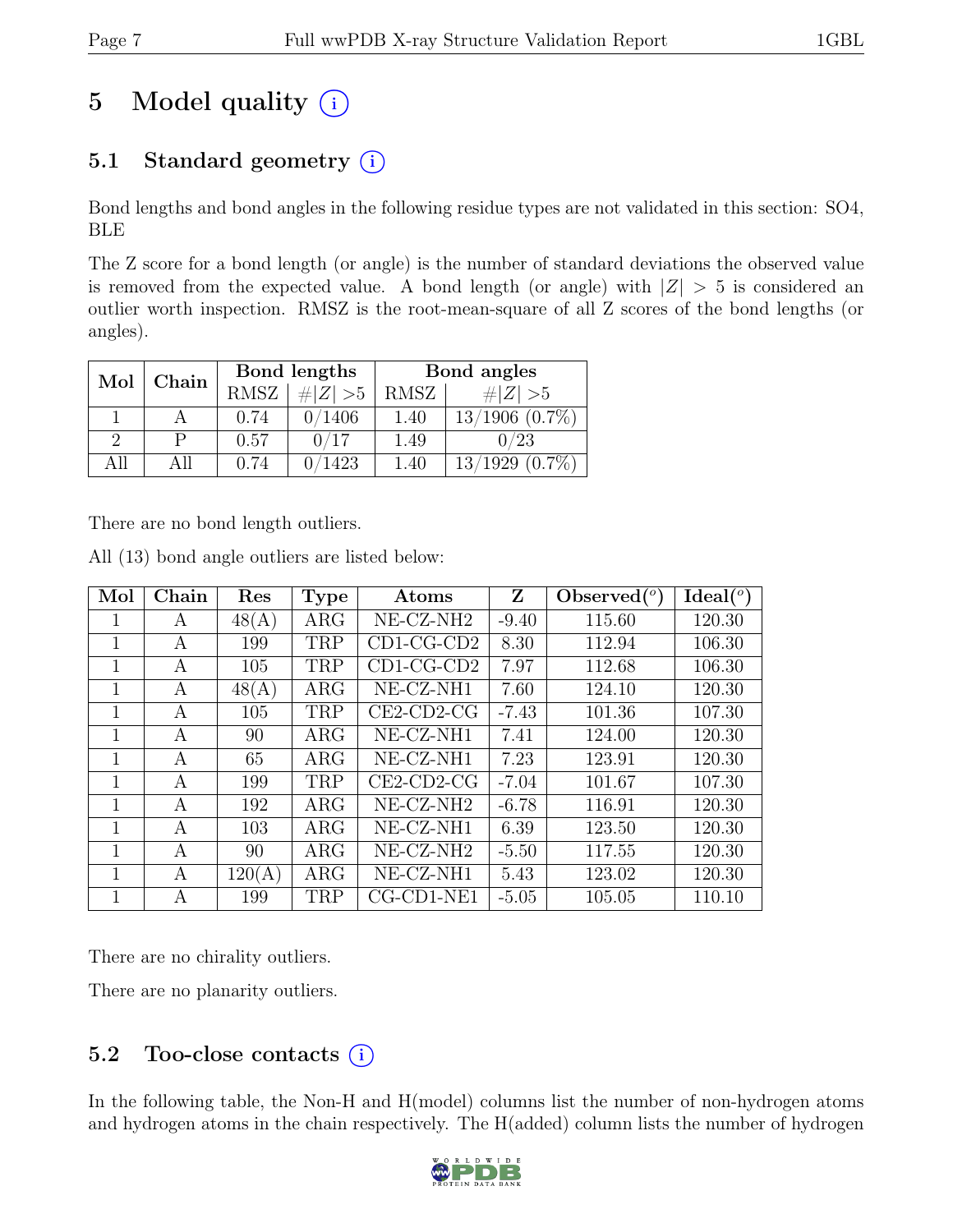|  |      |         | Mol   Chain   Non-H   H(model)   H(added)   Clashes   Symm-Clashes |
|--|------|---------|--------------------------------------------------------------------|
|  | 1388 | 1356    |                                                                    |
|  | 26   | 28      |                                                                    |
|  |      |         |                                                                    |
|  | 139  |         |                                                                    |
|  |      |         |                                                                    |
|  | 1561 | 1 2 Q / |                                                                    |

atoms added and optimized by MolProbity. The Clashes column lists the number of clashes within the asymmetric unit, whereas Symm-Clashes lists symmetry-related clashes.

The all-atom clashscore is defined as the number of clashes found per 1000 atoms (including hydrogen atoms). The all-atom clashscore for this structure is 2.

All (5) close contacts within the same asymmetric unit are listed below, sorted by their clash magnitude.

| Atom- $1$         | Atom-2            | Interatomic<br>distance $(\AA)$ | Clash<br>overlap $(\AA)$ |
|-------------------|-------------------|---------------------------------|--------------------------|
| 1:A:166:ASN:HD22  | 1:A:179:GLY:HA2   | 1.73                            | 0.53                     |
| 1:A:137:CYS:HA    | 1:A:159:CYS:HA    | 1.97                            | 0.46                     |
| 1:A:138:ARG:HA    | 1: A:198: SER:O   | 2.19                            | 0.42                     |
| 1: A:56: GLY: HA2 | 1:A:104:ALA:HB2   | 2.02                            | 0.41                     |
| 1:A:17:VAL:O      | 1: A:31:ILE: HG12 | 2.21                            | 0.41                     |

There are no symmetry-related clashes.

### 5.3 Torsion angles  $(i)$

#### 5.3.1 Protein backbone (i)

In the following table, the Percentiles column shows the percent Ramachandran outliers of the chain as a percentile score with respect to all X-ray entries followed by that with respect to entries of similar resolution.

The Analysed column shows the number of residues for which the backbone conformation was analysed, and the total number of residues.

| Mol | Chain | Analysed        | Favoured     | Allowed  | Outliers | Percentiles |
|-----|-------|-----------------|--------------|----------|----------|-------------|
|     |       | 196/198(99%)    | 189 $(96\%)$ | $7(4\%)$ |          | 100         |
|     | р     | $2/5$ (40%)     | $2(100\%)$   |          |          | 100         |
| All | All   | $198/203$ (98%) | 191 (96%)    | 7(4%)    |          |             |

There are no Ramachandran outliers to report.

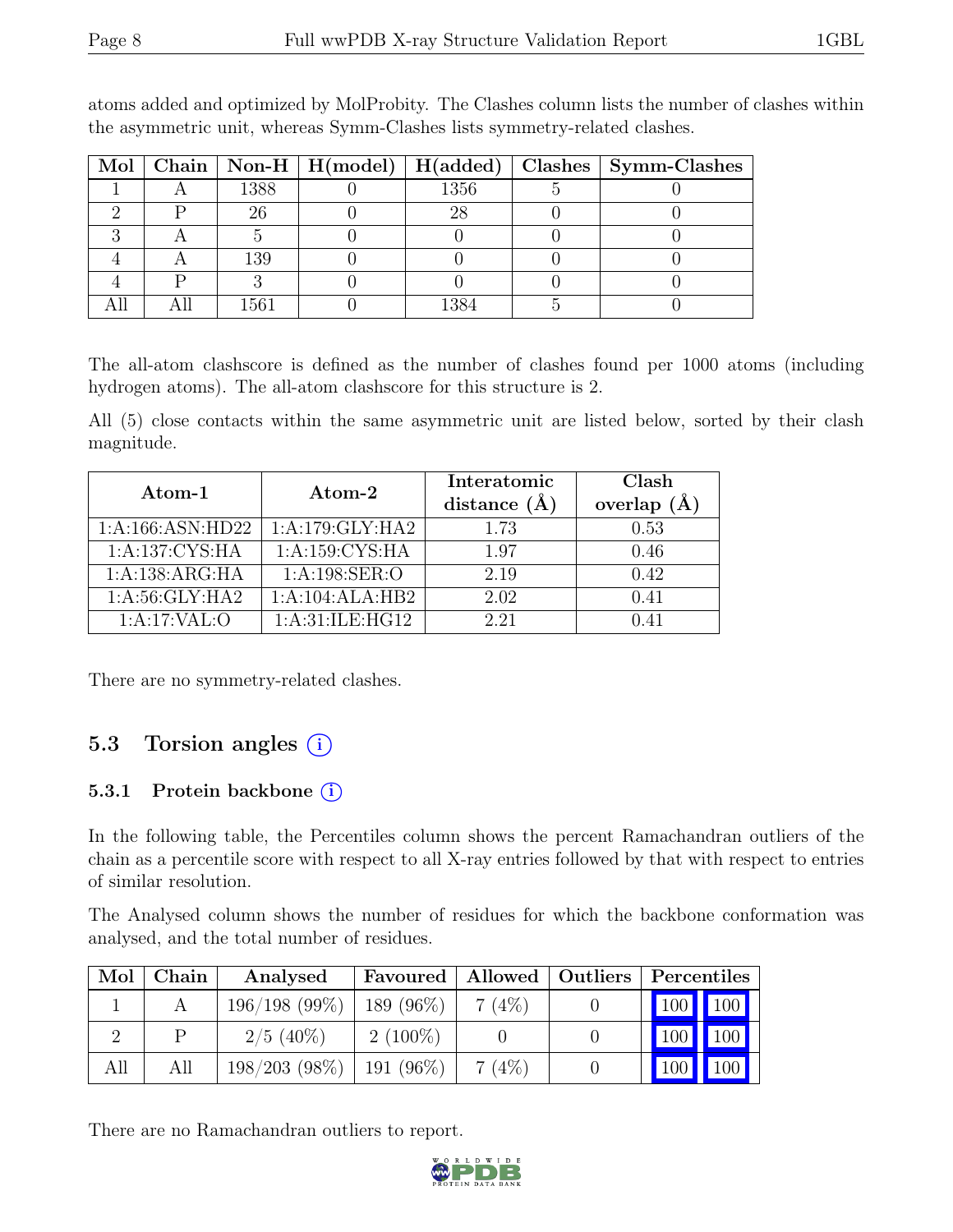#### 5.3.2 Protein sidechains  $(i)$

In the following table, the Percentiles column shows the percent sidechain outliers of the chain as a percentile score with respect to all X-ray entries followed by that with respect to entries of similar resolution.

The Analysed column shows the number of residues for which the sidechain conformation was analysed, and the total number of residues.

| Mol | Chain | Analysed         | Rotameric   Outliers |           | Percentiles                    |  |  |
|-----|-------|------------------|----------------------|-----------|--------------------------------|--|--|
|     |       | $141/141$ (100%) | 135 (96%)            | 6 $(4\%)$ | 127<br>29                      |  |  |
|     |       | $1/1~(100\%)$    | $1(100\%)$           |           | $\parallel$ 100<br>$\vert$ 100 |  |  |
| All | All   | $142/142$ (100%) | 136 (96%)            | 6 $(4%)$  | 28<br>30                       |  |  |

All (6) residues with a non-rotameric sidechain are listed below:

| Mol | Chain | Res    | <b>Type</b>             |
|-----|-------|--------|-------------------------|
|     |       | 48(A)  | $\overline{\text{ARG}}$ |
|     |       | 90     | $\rm{ARG}$              |
|     |       | 120(H) | <b>SER</b>              |
|     |       | 141    | $\rm{ARG}$              |
|     |       | 198    | <b>SER</b>              |
|     |       | 218    | VAL                     |

Sometimes sidechains can be flipped to improve hydrogen bonding and reduce clashes. All (1) such sidechains are listed below:

| Mol | Chain   Res | Type |
|-----|-------------|------|
|     |             |      |

#### 5.3.3 RNA  $(i)$

There are no RNA molecules in this entry.

## 5.4 Non-standard residues in protein, DNA, RNA chains (i)

1 non-standard protein/DNA/RNA residue is modelled in this entry.

In the following table, the Counts columns list the number of bonds (or angles) for which Mogul statistics could be retrieved, the number of bonds (or angles) that are observed in the model and the number of bonds (or angles) that are defined in the Chemical Component Dictionary. The Link column lists molecule types, if any, to which the group is linked. The Z score for a bond length (or angle) is the number of standard deviations the observed value is removed from the

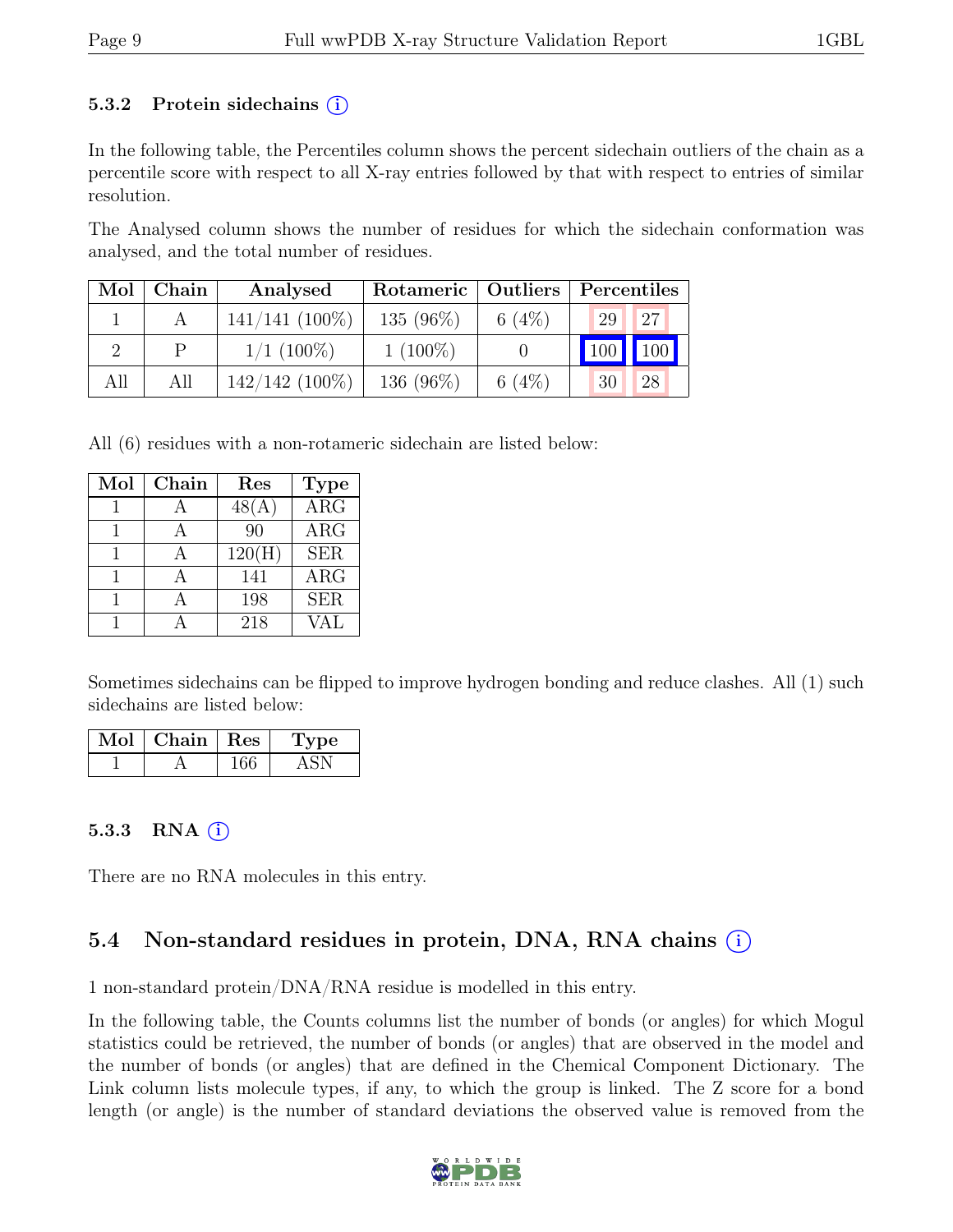expected value. A bond length (or angle) with  $|Z| > 2$  is considered an outlier worth inspection. RMSZ is the root-mean-square of all Z scores of the bond lengths (or angles).

| Mol |     | Type   Chain   Res   Link |  | Bond lengths |      |                                          | Bond angles |  |         |
|-----|-----|---------------------------|--|--------------|------|------------------------------------------|-------------|--|---------|
|     |     |                           |  | Counts       | RMSZ | $\left  \#Z \right  > 2$   Counts   RMSZ |             |  | $\# Z $ |
|     | BLE |                           |  |              |      |                                          | 4,10,10     |  |         |

In the following table, the Chirals column lists the number of chiral outliers, the number of chiral centers analysed, the number of these observed in the model and the number defined in the Chemical Component Dictionary. Similar counts are reported in the Torsion and Rings columns. '-' means no outliers of that kind were identified.

|                  |  |     |                                 | Mol   Type   Chain   Res   Link   Chirals   Torsions   Rings |  |
|------------------|--|-----|---------------------------------|--------------------------------------------------------------|--|
| $\overline{BLE}$ |  | 2,1 | <b>Contract Contract Street</b> |                                                              |  |

There are no bond length outliers.

All (1) bond angle outliers are listed below:

|  |  | $\vert$ Mol $\vert$ Chain $\vert$ Res $\vert$ Type $\vert$ Atoms | $\mathbf{Z}$   Observed( $^o$ )   Ideal( $^o$ ) |        |
|--|--|------------------------------------------------------------------|-------------------------------------------------|--------|
|  |  | BLE $\vert$ CA-CB-CG $\vert$ 3.52 $\vert$                        | 119.82                                          | 115.39 |

There are no chirality outliers.

There are no torsion outliers.

There are no ring outliers.

No monomer is involved in short contacts.

### 5.5 Carbohydrates (i)

There are no monosaccharides in this entry.

### 5.6 Ligand geometry (i)

1 ligand is modelled in this entry.

In the following table, the Counts columns list the number of bonds (or angles) for which Mogul statistics could be retrieved, the number of bonds (or angles) that are observed in the model and the number of bonds (or angles) that are defined in the Chemical Component Dictionary. The Link column lists molecule types, if any, to which the group is linked. The Z score for a bond length (or angle) is the number of standard deviations the observed value is removed from the expected value. A bond length (or angle) with  $|Z| > 2$  is considered an outlier worth inspection. RMSZ is the root-mean-square of all Z scores of the bond lengths (or angles).

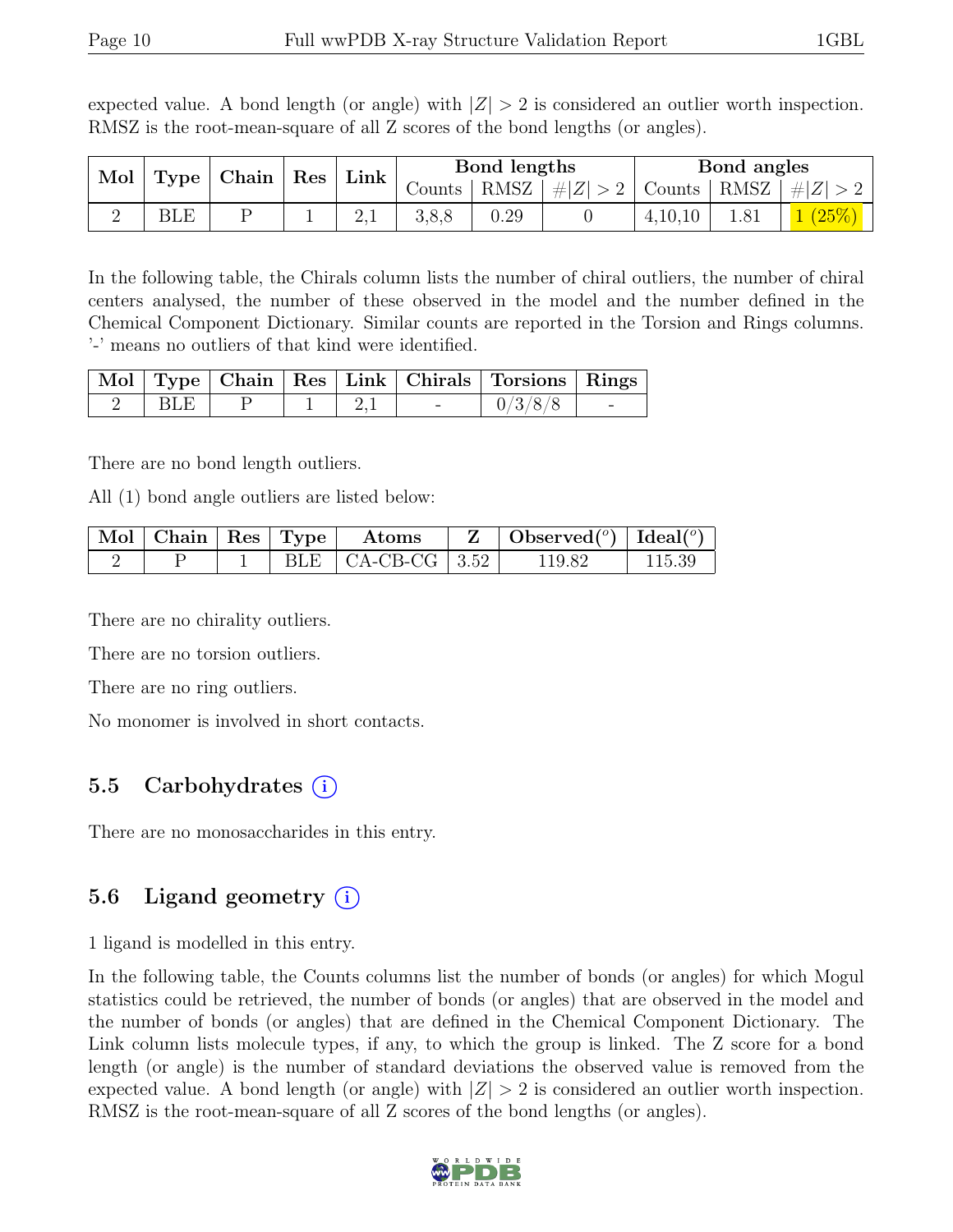| Mol<br>Type |                 | Chain | $\operatorname{Res}$ | $Link_1$ | Bond lengths |      |                                                          | Bond angles |                 |  |
|-------------|-----------------|-------|----------------------|----------|--------------|------|----------------------------------------------------------|-------------|-----------------|--|
|             |                 |       |                      |          | Counts       |      | $\vert$ RMSZ $\vert \# \vert Z \vert > 2$ Counts $\vert$ |             | $ RMSZ  \#  Z $ |  |
|             | SO <sub>4</sub> |       |                      | -        |              | 0.46 |                                                          | 6.6.6       | 0.49            |  |

There are no bond length outliers.

There are no bond angle outliers.

There are no chirality outliers.

There are no torsion outliers.

There are no ring outliers.

No monomer is involved in short contacts.

### 5.7 Other polymers (i)

There are no such residues in this entry.

### 5.8 Polymer linkage issues (i)

There are no chain breaks in this entry.

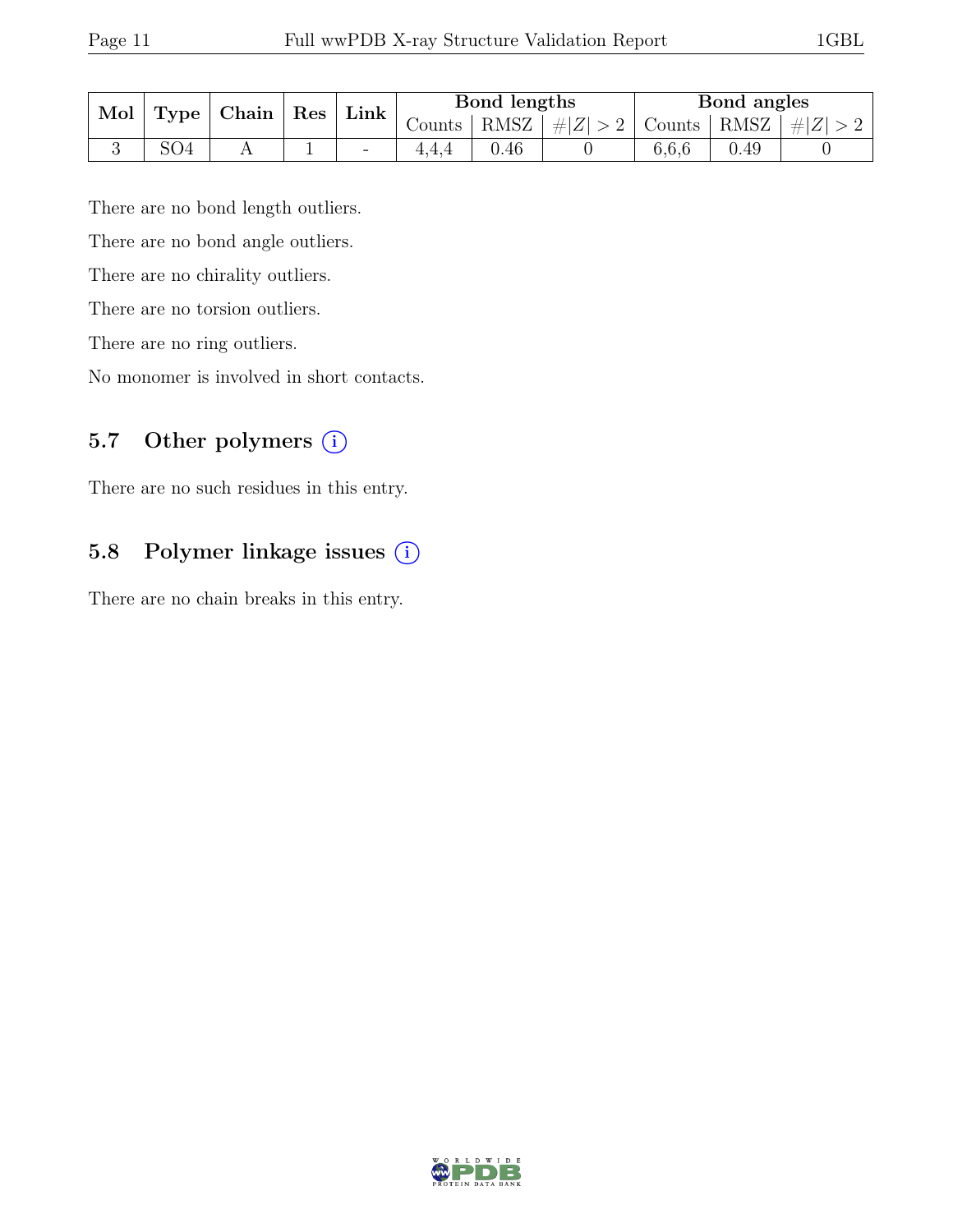## 6 Fit of model and data  $(i)$

## 6.1 Protein, DNA and RNA chains  $(i)$

In the following table, the column labelled  $#RSRZ>2$  contains the number (and percentage) of RSRZ outliers, followed by percent RSRZ outliers for the chain as percentile scores relative to all X-ray entries and entries of similar resolution. The OWAB column contains the minimum, median,  $95<sup>th</sup>$  percentile and maximum values of the occupancy-weighted average B-factor per residue. The column labelled ' $Q<.9$ ' lists the number of (and percentage) of residues with an average occupancy less than 0.9.

| Mol | Chain | Analysed         | $<$ RSRZ $>$ | $\rm \#RSRZ{>}2$ |     |             | $OWAB(A^2)$    | Q <sub>0.9</sub> |
|-----|-------|------------------|--------------|------------------|-----|-------------|----------------|------------------|
|     |       | $198/198$ (100%) | $-0.84$      |                  |     | 0 100 100   | 3, 9, 21, 30   |                  |
|     |       | $3/5(60\%)$      | $-0.61$      |                  |     | $0$ 100 100 | 13, 13, 14, 27 |                  |
| All | All   | $201/203$ (99%)  | $-0.84$      |                  | 100 | 100         | 3, 9, 21, 30   |                  |

There are no RSRZ outliers to report.

### 6.2 Non-standard residues in protein, DNA, RNA chains (i)

In the following table, the Atoms column lists the number of modelled atoms in the group and the number defined in the chemical component dictionary. The B-factors column lists the minimum, median,  $95<sup>th</sup>$  percentile and maximum values of B factors of atoms in the group. The column labelled 'Q< 0.9' lists the number of atoms with occupancy less than 0.9.

|            |  |      |              | $\vert$ Mol $\vert$ Type $\vert$ Chain $\vert$ Res $\vert$ Atoms $\vert$ RSCC $\vert$ RSR $\vert$ B-factors( $A^2$ ) $\vert$ Q<0.9 |  |
|------------|--|------|--------------|------------------------------------------------------------------------------------------------------------------------------------|--|
| <b>BLE</b> |  | 0.97 | $\vert 0.07$ | 14, 15, 16, 20                                                                                                                     |  |

### 6.3 Carbohydrates  $(i)$

There are no monosaccharides in this entry.

## $6.4$  Ligands  $(i)$

In the following table, the Atoms column lists the number of modelled atoms in the group and the number defined in the chemical component dictionary. The B-factors column lists the minimum, median,  $95<sup>th</sup>$  percentile and maximum values of B factors of atoms in the group. The column labelled 'Q< 0.9' lists the number of atoms with occupancy less than 0.9.

|                 |  |      |      | $\vert$ Mol $\vert$ Type $\vert$ Chain $\vert$ Res $\vert$ Atoms $\vert$ RSCC $\vert$ RSR $\vert$ B-factors( $\AA^2$ ) $\vert$ Q<0.9 |  |
|-----------------|--|------|------|--------------------------------------------------------------------------------------------------------------------------------------|--|
| SO <sub>4</sub> |  | 0.95 | 0.14 | 32, 32, 35, 42                                                                                                                       |  |